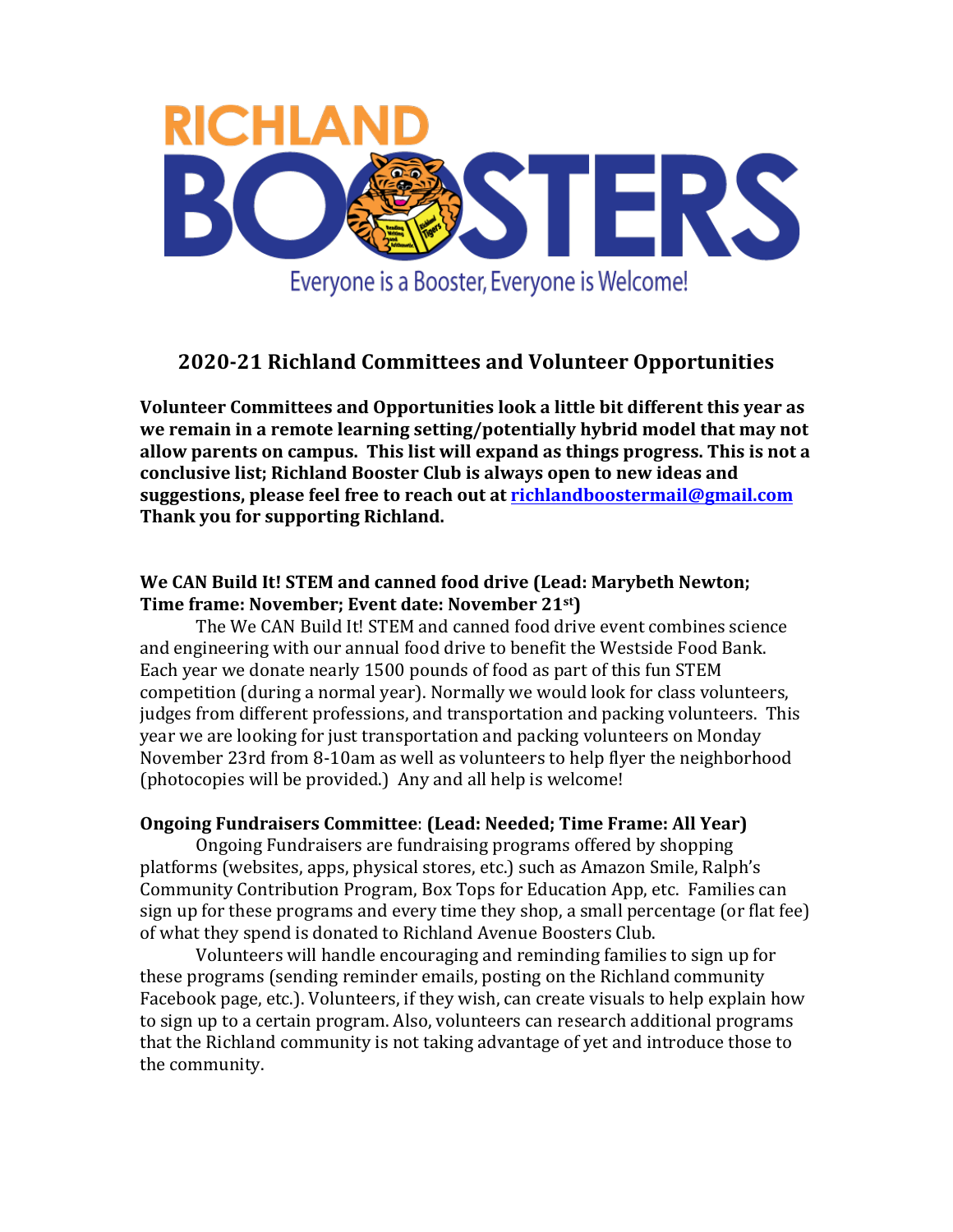#### **Staff Appreciation Committee: (Lead: Needed; Time Frame: March-April; Tentative date of event: May 7)**

Every year, during the month of May, Richland Boosters Club organizes a Staff Appreciation Luncheon to express the families' gratitude for everything the wonderful teachers and staff do for all the students on a daily basis. Traditionally the luncheon has been held on campus. While it is still unclear where and how this luncheon can be organized this year, we absolutely want to plan for an alternative event to honor our teachers and staff. Volunteers will handle brainstorming, researching, planning, organizing and setting-up the event.

### **French/Homework support Committee: (Lead: Needed; Time Frame: All Year)**

The purpose of this committee is to organize volunteer based after-school support for French and homework assistance. It's a platform to connect families who need help with those who can offer it. The type, length, and format of support will vary: organic groups of families might form in which families rotate supporting the children, or in other instances support can be one on one.

The lead will handle organizing the volunteers by grade and type of support they can provide. Additionally, they will coordinate with room parents so they can connect with families who need academic support.

## **Valet/** Drop-Off Committee: (Lead: Needed; Time Frame: All Year)

*Note:* We are recruiting volunteers for this committee in preparations for a potential school re-opening. Richland has a valet/drop of lane along Federal Avenue leading up to the gate through which students enter campus every morning. Volunteers help organize the flow of traffic in the morning at drop off, parents remain in their vehicles, and volunteers assist the students getting out of the vehicle and entering campus. If LAUSD adopts AM/PM cohorts, the committee might need morning and afternoon volunteers.

#### **Book Fair: (Katherine Williams; Time Frame: January- March; Tentative date of event: March 23-25)**

Book Fair is an annual fundraising event usually held in the school library. We sell books to all grade levels in French and English. This year we anticipate the Book Fair will be virtual. A small committee of volunteers helps promote the book fair and helps the vendor curate book lists as needed. Time commitment would be 2-5 hours in spring months. If we are able to host an in person Book Fair, we would need many more volunteers to work the Book Fair!

#### **Walk-a-Thon (Christine Deelo; Time Frame: February-April; Tentative Date of event: April 23)**

Walk-a-Thon, affectionately known as 'WAT' is an annual event held in the spring where students seek sponsors to support their participation in an annual walk. This event is a great community-builder, encourages students to be active, and usually raises tens of thousands of dollars for Richland! This year, we anticipate the need to make adaptations to accommodate Covid-restrictions, but we still hope to hold the event in some fashion. Volunteers are needed to help with planning,